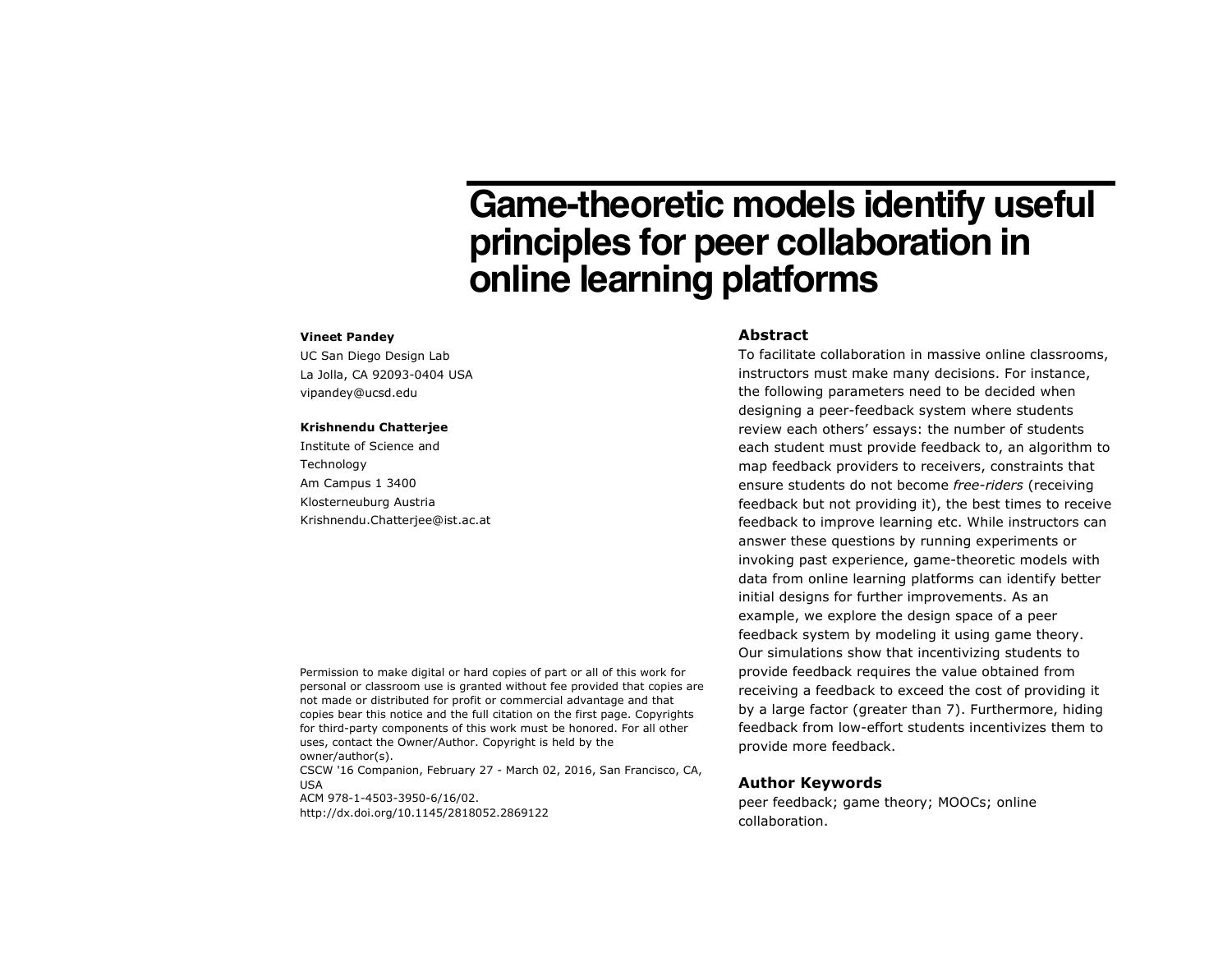*Simple game formulation for N=3 players* Consider Alice, Bob and Charlie who are playing the feedback game. *C* and *V* refer to the Cost and Value functions for the feedback system, where *CAlice* is the cost incurred by Alice in providing a feedback (e.g.: time taken) and *VAlice* is the value of the feedback provided by Alice (e.g.: number of changes made by a student in response to the feedback).

Alice provides feedback to Bob and receives feedback from Charlie. The payoff for Alice (PAlice) is the value of feedback received minus the cost incurred in providing feedback. Hence,  $P_{Alice}$  = V<sub>Charlie</sub> - C<sub>Alice</sub>. Alice's payoff will be high if Charlie submits a high-quality feedback or Alice incurs a small cost when providing feedback (i.e. she submits a poor feedback). Since Alice does not control Charlie's action, she has the incentive to provide a poor feedback to Bob.

# **ACM Classification Keywords**

K.3.1 [Computer Uses in Education]: Distance learning, Collaborative Learning

# **Online peer feedback scales well but with uneven participation**

Incentivizing collaboration in online learning platforms is difficult; structuring peer interactions over chat [1] and building a useful peer-feedback system [2] demonstrate the vast number of choices that need to be made by instructors to ensure rapid, useful peer collaboration. *Peer feedback* in massive online classrooms is a technique where students provide subjective feedback on submissions of other students. For instance, the following parameters need to be decided when designing a peer-feedback system where students review each others' essays: the number of students each student must provide feedback to, an algorithm to map feedback providers to receivers, constraints that ensure students do not become *freeriders* (receiving feedback but not providing it), the best times to receive feedback to improve learning, etc. Such a large number of decisions can make it difficult for instructors to find the right tweaks to improve collaboration and provide benefits to students.

While instructors can answer some questions by running experiments with a smaller set of users, this still requires building relevant systems or prototypes to test and gather data. Furthermore, incentivizing users to take part in detailed experiments is difficult. All these factors make the overall process extremely long. For example, the complete cycle of development, debugging, user testing and deployment for a peer feedback research system took a year [2]. Moreover, it is uncertain whether insights generated from small

experiments are true at a large scale. For example, solving the free-rider problem can be notoriously difficult in large anonymous networks [3] while users are more likely to co-operate in a small group [4]. *Can we make it easier for instructors to identify the right tweaks by reducing the design space of collaborative learning platforms using automated techniques?*

### **Game-theoretic model for peer feedback**

To understand how student behavior might be tweaked by design choices, we use game theory to model peer feedback at the scale of a thousand students. We demonstrate ways to identify better design choices, such as techniques to incentivize submitting feedback, **before** building the system. Our simulations do not assume rational behavior from the players (students in the peer feedback system). Instead, different players have strategies that evolve depending on payoffs provided by the game. A strategy that does not provide high payoff gets eliminated. Through simulations, we can predict parameters that help the game move towards favorable outcomes, which corresponds to more students submitting feedback. Previous work has used game theory to model peer reviews to minimize the error in grading assuming the availability of instructor grades [5]. We formally model peer feedback as a simple game without instructor involvement with the goal of increasing the number of students who provide feedback.

Our game formulation is not designed to perfectly model real world interactions but to demonstrate two points. First, it is feasible to construct a game to model interactions in a massive online education system among students. Second, we can derive useful insights by evaluating the game using different game-theoretic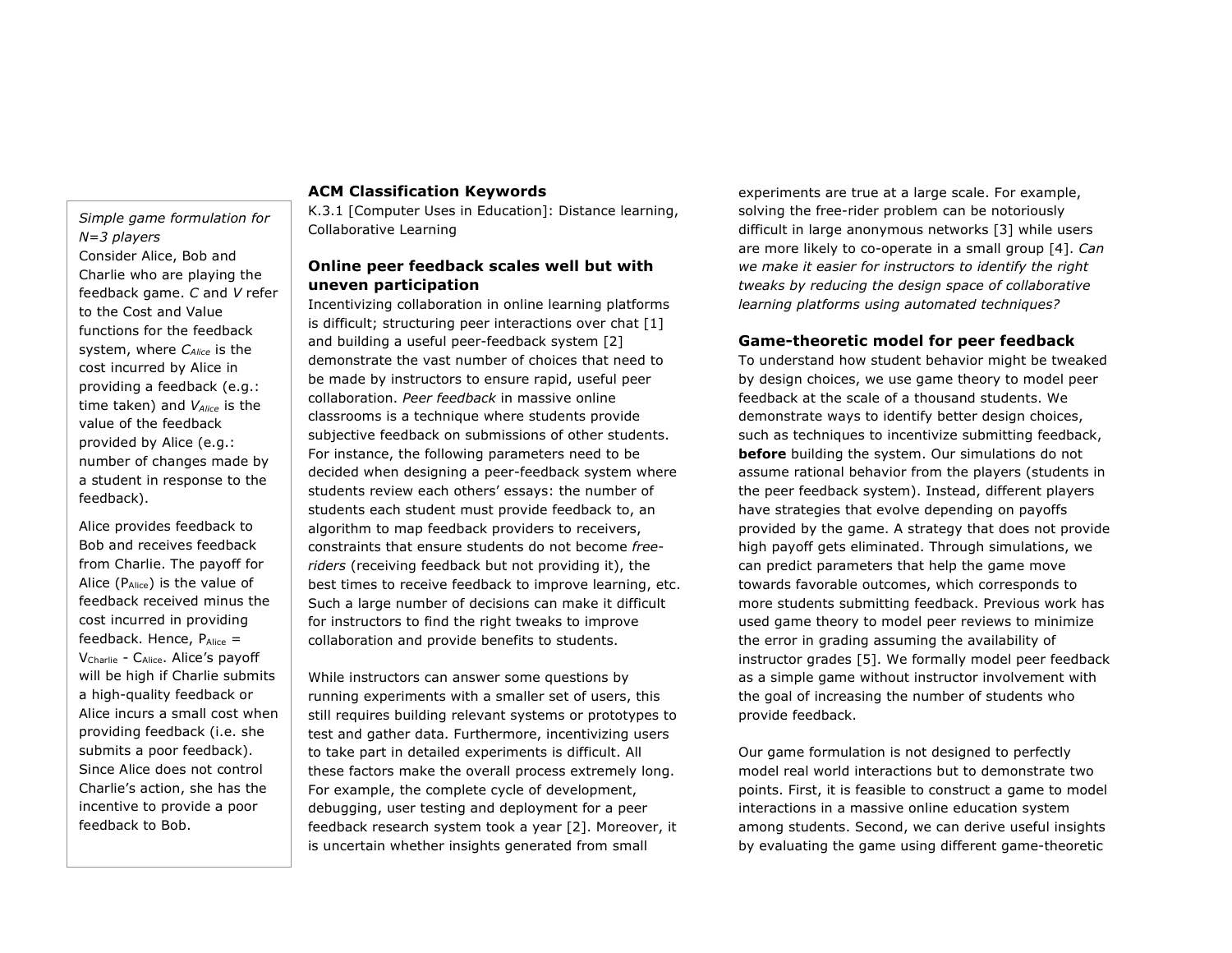# **Playing games with Darwin**

*Game parameter:* Benefit  $ratio = ratio between the$ value of receiving a feedback and the cost of providing a feedback.

*Player strategies:* Student's frequency of providing feedback. Every game begins with 1000 players whose frequency of providing feedback varies between 0.0 and 0.9 (at 0.1 increments, with 100 learners in each group). The players with frequency 0.0 do not provide any feedback while players with frequency value 0.9 are highly likely to provide feedback.

*Game constraint:* threshold = the number of feedbacks that must be provided by a player to see her own feedback. We tweak the game such that a player cannot receive the feedback on her submissions until she provides a certain number of feedback, effectively creating a reward/punishment setup.

techniques. Improving the model using known results from learning science as well as insights from instructors will further refine the quality and strength of recommendations offered. These recommendations can then be used to build systems that amplify the findings with behavioral cues.

*Darwin: Simulating peer feedback at scale* Given the parameters of the feedback game and the different strategies employed by players, can we add constraints to the game to incentivize players to provide feedback? To answer this, we built Darwin: a tool that simulates a peer feedback system for 1000 students. Using simulated learners is a known technique; previous work [e.g., 6] has used simulated learners to identify the effectiveness of tutoring systems. Our **independent variables** are the game parameter (benefit ratio: Value of receiving a feedback/ Cost of providing a feedback) and the constraint (threshold: the number of feedbacks that must be provided by a player in order to see her own feedback). Since we need to observe how our choices affect the player strategies, our **dependent variables** are the number of successful players (those who cross the threshold to view their own feedback) and the frequency distribution of population (number of players in each of the 10 frequency bins (0.0, 0.1, …, 0.9)).

# **Results**

#### **Effect of varying game parameter: Benefit ratio**

For a low benefit ratio (when the value of receiving a feedback is same as the cost of providing it), students modify their strategy to provide less feedback. For a high benefit ratio, such as 10, the number of students providing feedback increases even for high threshold, such as 5. (Figure 1)



Figure 1: More players (out of 1000 total players) provide feedback when the benefit ratio is high (the lines show different benefit ratio values) i.e. when the value of receiving a feedback is much more than the cost of providing feedback. The threshold was kept constant at 3 across all the runs, but this trend is consistent for any fixed value of threshold.

#### **Effect of varying the game constraint: threshold**

If the threshold is set to 0, then all players resort to providing no feedback since they can trivially cross the threshold with no effort. This demonstrates that selfish choices might lead to overall degradation of the peer feedback system. Also, setting unrealistically high thresholds incentivizes players to provide less effort. Figure 2 shows that a threshold of 11 with a benefit ratio of 8 incentivizes more students to provide no feedback at all (occupy 0.0 bin), since they cannot cross such a high threshold. For a given threshold value, there is an optimum benefit ratio (B\*) such that the population converges to a favorable outcome for any chosen benefit ratio greater than B\* and to an unfavorable outcome for any value less than B\*. Figure 1 shows that for threshold=3,  $B^* = 6$ .